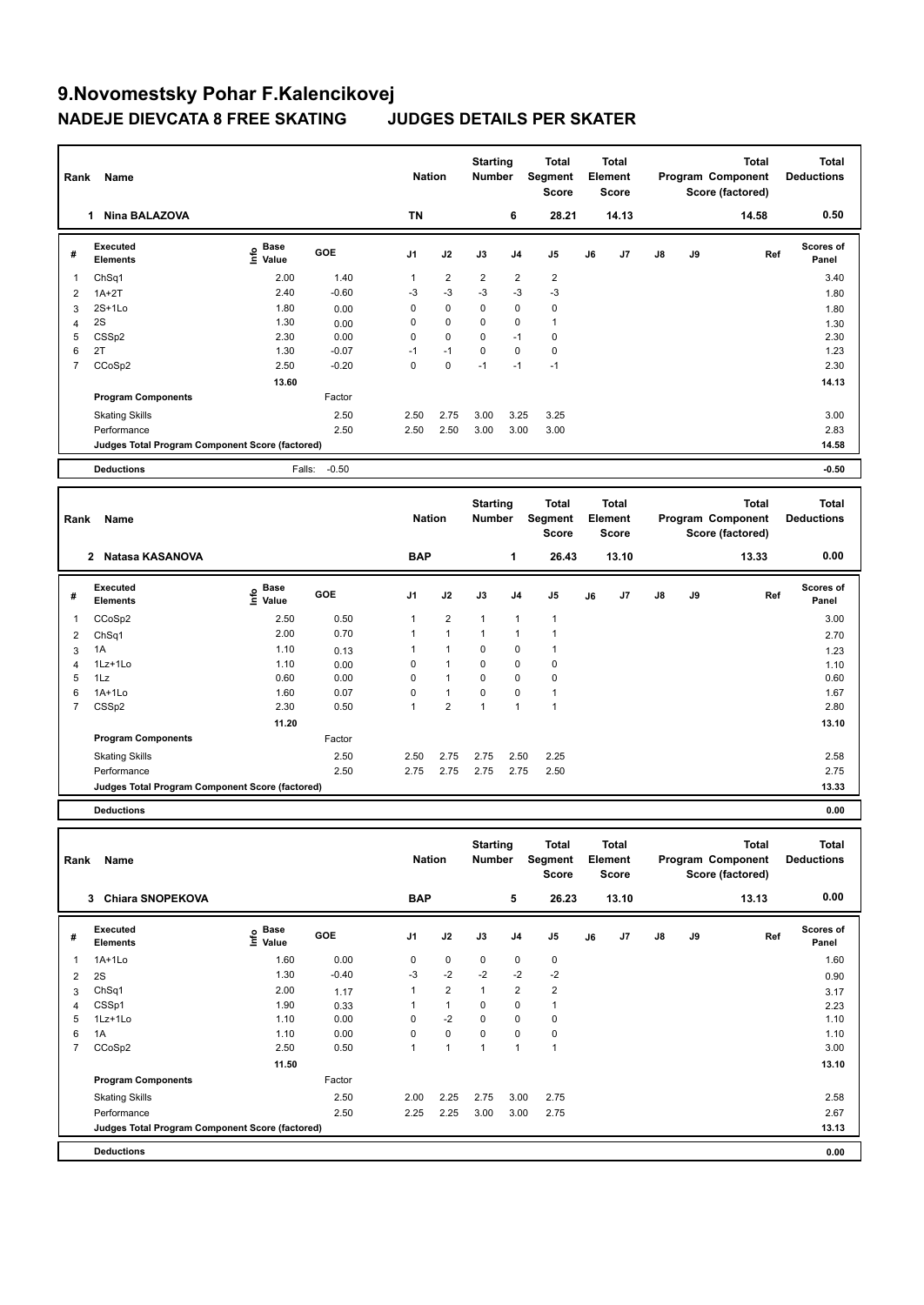| Rank           | Name                                            |         |               |            | <b>Nation</b>  |                | <b>Starting</b><br><b>Number</b> |                | <b>Total</b><br>Segment<br><b>Score</b> |    | <b>Total</b><br>Element<br><b>Score</b> |               |    | <b>Total</b><br>Program Component<br>Score (factored) | <b>Total</b><br><b>Deductions</b> |
|----------------|-------------------------------------------------|---------|---------------|------------|----------------|----------------|----------------------------------|----------------|-----------------------------------------|----|-----------------------------------------|---------------|----|-------------------------------------------------------|-----------------------------------|
|                | 4 Lucia CERMAKOVA                               |         |               |            | <b>HAM</b>     |                |                                  | $\mathbf{2}$   | 26.00                                   |    | 13.87                                   |               |    | 13.13                                                 | 1.00                              |
| #              | Executed<br><b>Elements</b>                     | lnfo    | Base<br>Value | <b>GOE</b> | J <sub>1</sub> | J2             | J3                               | J <sub>4</sub> | J <sub>5</sub>                          | J6 | J7                                      | $\mathsf{J}8$ | J9 | Ref                                                   | <b>Scores of</b><br>Panel         |
| 1              | $1A+2T$                                         |         | 2.40          | $-0.60$    | $-3$           | $-3$           | $-3$                             | $-3$           | $-3$                                    |    |                                         |               |    |                                                       | 1.80                              |
| 2              | 2Lo<                                            | $\prec$ | 1.30          | $-0.90$    | $-3$           | $-3$           | $-3$                             | $-3$           | $-3$                                    |    |                                         |               |    |                                                       | 0.40                              |
| 3              | 2S                                              |         | 1.30          | 0.00       | 0              | $\mathbf 0$    | 0                                | $\mathbf 0$    | 0                                       |    |                                         |               |    |                                                       | 1.30                              |
| 4              | CCoSp2                                          |         | 2.50          | 0.17       |                | $\overline{1}$ | $\Omega$                         | $\mathbf 0$    | $\mathbf 0$                             |    |                                         |               |    |                                                       | 2.67                              |
| 5              | ChSq1                                           |         | 2.00          | 0.70       |                |                |                                  | 1              |                                         |    |                                         |               |    |                                                       | 2.70                              |
| 6              | $2Lo+1T$                                        |         | 2.20          | 0.00       | $\Omega$       | $\overline{1}$ | 0                                | 0              | 0                                       |    |                                         |               |    |                                                       | 2.20                              |
| $\overline{7}$ | CSS <sub>p2</sub>                               |         | 2.30          | 0.50       | 1              | 1              | 1                                | $\overline{1}$ | $\overline{1}$                          |    |                                         |               |    |                                                       | 2.80                              |
|                |                                                 |         | 14.00         |            |                |                |                                  |                |                                         |    |                                         |               |    |                                                       | 13.87                             |
|                | <b>Program Components</b>                       |         |               | Factor     |                |                |                                  |                |                                         |    |                                         |               |    |                                                       |                                   |
|                | <b>Skating Skills</b>                           |         |               | 2.50       | 2.75           | 2.75           | 2.75                             | 2.50           | 2.75                                    |    |                                         |               |    |                                                       | 2.75                              |
|                | Performance                                     |         |               | 2.50       | 2.50           | 2.50           | 2.50                             | 2.50           | 2.50                                    |    |                                         |               |    |                                                       | 2.50                              |
|                | Judges Total Program Component Score (factored) |         |               |            |                |                |                                  |                |                                         |    |                                         |               |    |                                                       | 13.13                             |
|                | <b>Deductions</b>                               |         | Falls:        | $-1.00$    |                |                |                                  |                |                                         |    |                                         |               |    |                                                       | $-1.00$                           |

< Under-rotated jump

| Rank | Name                                            |                       |         | <b>Nation</b>  |      | <b>Starting</b><br><b>Number</b> |                | Total<br>Segment<br><b>Score</b> |    | <b>Total</b><br>Element<br><b>Score</b> |               |    | <b>Total</b><br>Program Component<br>Score (factored) | <b>Total</b><br><b>Deductions</b> |
|------|-------------------------------------------------|-----------------------|---------|----------------|------|----------------------------------|----------------|----------------------------------|----|-----------------------------------------|---------------|----|-------------------------------------------------------|-----------------------------------|
|      | 5<br><b>Denisa ADAMKOVICOVA</b>                 |                       |         | <b>TN</b>      |      |                                  | 16             | 23.73                            |    | 11.50                                   |               |    | 12.73                                                 | 0.50                              |
| #    | Executed<br><b>Elements</b>                     | $\sum_{i=1}^{n}$ Base | GOE     | J <sub>1</sub> | J2   | J3                               | J <sub>4</sub> | J <sub>5</sub>                   | J6 | J <sub>7</sub>                          | $\mathsf{J}8$ | J9 | Ref                                                   | <b>Scores of</b><br>Panel         |
| 1    | 1A                                              | 1.10                  | $-0.40$ | $-2$           | $-3$ | $-1$                             | $-2$           | $-2$                             |    |                                         |               |    |                                                       | 0.70                              |
| 2    | $2S+1Lo$                                        | 1.80                  | 0.00    | 0              | 0    | 0                                | $\mathbf 0$    | 0                                |    |                                         |               |    |                                                       | 1.80                              |
| 3    | CSS <sub>p2</sub>                               | 2.30                  | 0.17    | 0              | 0    | 0                                | 1              |                                  |    |                                         |               |    |                                                       | 2.47                              |
| 4    | ChSq1                                           | 2.00                  | 0.23    | 0              | 0    | $\mathbf 0$                      | 1              |                                  |    |                                         |               |    |                                                       | 2.23                              |
| 5    | 2S                                              | 1.30                  | 0.00    | 0              | 0    | $\mathbf 0$                      | 0              | 0                                |    |                                         |               |    |                                                       | 1.30                              |
| 6    | 1A+REP                                          | 0.77                  | $-0.60$ | $-3$           | $-3$ | $-3$                             | $-3$           | $-3$                             |    |                                         |               |    |                                                       | 0.17                              |
| 7    | CCoSp2                                          | 2.50                  | 0.33    | 0              | 1    | $\mathbf 0$                      | $\mathbf{1}$   | 1                                |    |                                         |               |    |                                                       | 2.83                              |
|      |                                                 | 11.77                 |         |                |      |                                  |                |                                  |    |                                         |               |    |                                                       | 11.50                             |
|      | <b>Program Components</b>                       |                       | Factor  |                |      |                                  |                |                                  |    |                                         |               |    |                                                       |                                   |
|      | <b>Skating Skills</b>                           |                       | 2.50    | 2.25           | 2.75 | 2.50                             | 3.00           | 2.75                             |    |                                         |               |    |                                                       | 2.67                              |
|      | Performance                                     |                       | 2.50    | 2.00           | 2.25 | 2.50                             | 2.50           | 2.75                             |    |                                         |               |    |                                                       | 2.42                              |
|      | Judges Total Program Component Score (factored) |                       |         |                |      |                                  |                |                                  |    |                                         |               |    |                                                       | 12.73                             |
|      | <b>Deductions</b>                               | Falls:                | $-0.50$ |                |      |                                  |                |                                  |    |                                         |               |    |                                                       | $-0.50$                           |

REP Jump repetition

| Rank           | Name                                            |         |                           |            | <b>Nation</b>  |                | <b>Starting</b><br><b>Number</b> |                | Total<br>Segment<br><b>Score</b> |    | <b>Total</b><br>Element<br><b>Score</b> |               |    | <b>Total</b><br>Program Component<br>Score (factored) | <b>Total</b><br><b>Deductions</b> |
|----------------|-------------------------------------------------|---------|---------------------------|------------|----------------|----------------|----------------------------------|----------------|----------------------------------|----|-----------------------------------------|---------------|----|-------------------------------------------------------|-----------------------------------|
|                | Karolina JAVORKOVA<br>6                         |         |                           |            | RK             |                |                                  | 13             | 23.68                            |    | 11.80                                   |               |    | 11.88                                                 | 0.00                              |
| #              | Executed<br><b>Elements</b>                     |         | Base<br>e Base<br>⊆ Value | <b>GOE</b> | J <sub>1</sub> | J2             | J3                               | J <sub>4</sub> | J5                               | J6 | J7                                      | $\mathsf{J}8$ | J9 | Ref                                                   | <b>Scores of</b><br>Panel         |
|                | 1A+1Lo<                                         | $\prec$ | 1.50                      | $-0.27$    | $-2$           | $-1$           | $-1$                             | $-1$           | $-2$                             |    |                                         |               |    |                                                       | 1.23                              |
| 2              | $2S+1Lo$                                        |         | 1.80                      | $-0.20$    | $-1$           | $-1$           | $-1$                             | $-1$           | $-2$                             |    |                                         |               |    |                                                       | 1.60                              |
| 3              | CCoSp2                                          |         | 2.50                      | 0.17       | 0              | $\mathbf{1}$   | 1                                | $\mathbf 0$    | 0                                |    |                                         |               |    |                                                       | 2.67                              |
| 4              | 2S                                              |         | 1.30                      | $-0.20$    | $-1$           | $-1$           | $-1$                             | $-1$           | $-1$                             |    |                                         |               |    |                                                       | 1.10                              |
| 5              | 1A                                              |         | 1.10                      | 0.00       | 0              | $\mathbf 0$    | 0                                | $\mathbf 0$    | 0                                |    |                                         |               |    |                                                       | 1.10                              |
| 6              | ChSq1                                           |         | 2.00                      | 0.00       | 0              | $\mathbf 0$    | $\mathbf 0$                      | $\mathbf 0$    | $\mathbf{1}$                     |    |                                         |               |    |                                                       | 2.00                              |
| $\overline{7}$ | SSp2                                            |         | 1.60                      | 0.50       | 0              | $\overline{1}$ |                                  | 1              | $\mathbf{1}$                     |    |                                         |               |    |                                                       | 2.10                              |
|                |                                                 |         | 11.80                     |            |                |                |                                  |                |                                  |    |                                         |               |    |                                                       | 11.80                             |
|                | <b>Program Components</b>                       |         |                           | Factor     |                |                |                                  |                |                                  |    |                                         |               |    |                                                       |                                   |
|                | <b>Skating Skills</b>                           |         |                           | 2.50       | 1.75           | 2.25           | 2.50                             | 2.50           | 2.50                             |    |                                         |               |    |                                                       | 2.42                              |
|                | Performance                                     |         |                           | 2.50       | 2.25           | 2.25           | 2.75                             | 2.25           | 2.50                             |    |                                         |               |    |                                                       | 2.33                              |
|                | Judges Total Program Component Score (factored) |         |                           |            |                |                |                                  |                |                                  |    |                                         |               |    |                                                       | 11.88                             |
|                | <b>Deductions</b>                               |         |                           |            |                |                |                                  |                |                                  |    |                                         |               |    |                                                       | 0.00                              |

< Under-rotated jump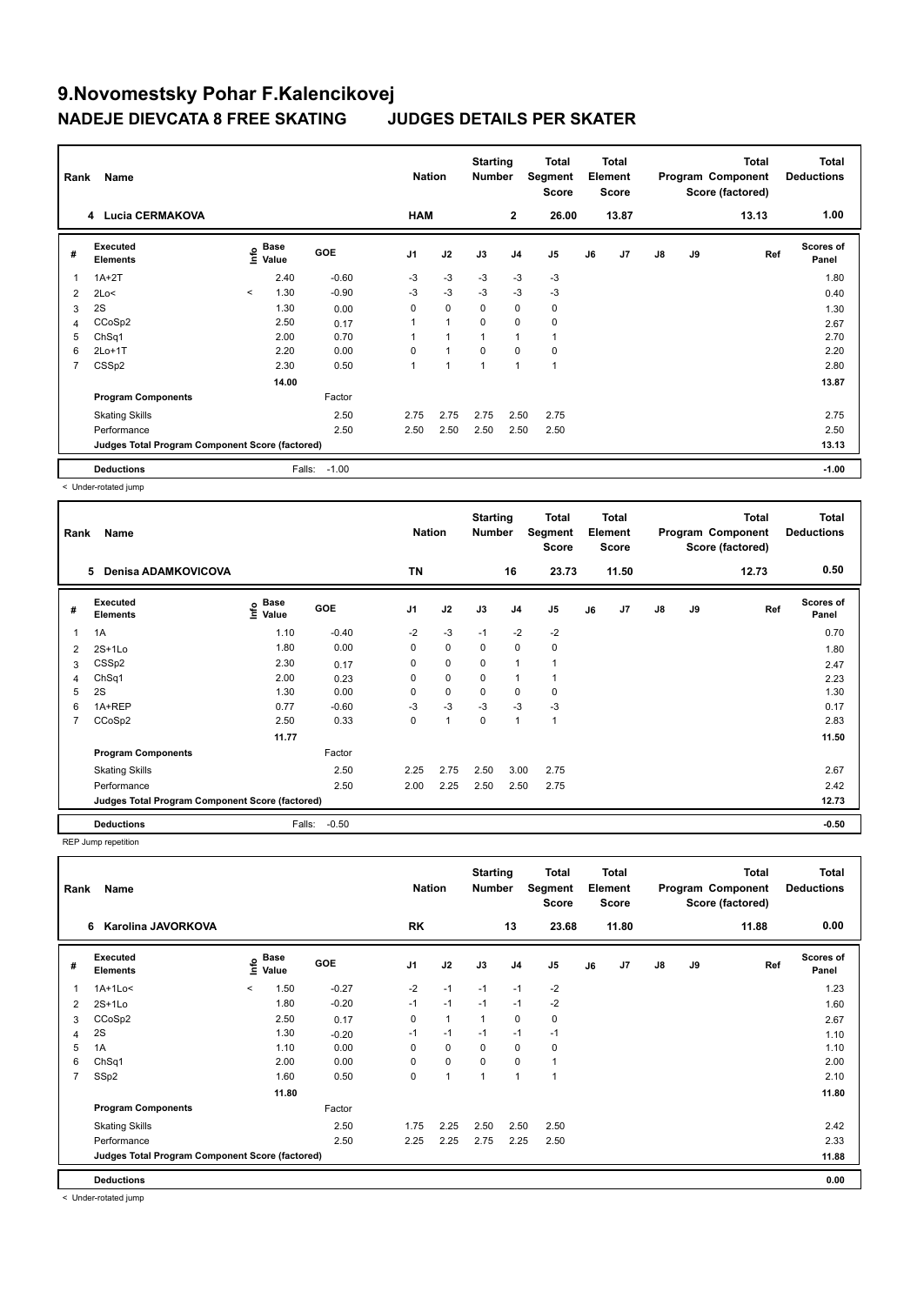|                | <b>Name</b><br>Rank<br><b>Livia CHALUPSKA</b><br>$\overline{7}$ |                                  |            |                | <b>Nation</b>        | <b>Starting</b><br><b>Number</b> |                | <b>Total</b><br>Segment<br><b>Score</b> |    | <b>Total</b><br>Element<br><b>Score</b> |               |    | <b>Total</b><br>Program Component<br>Score (factored) | <b>Total</b><br><b>Deductions</b> |
|----------------|-----------------------------------------------------------------|----------------------------------|------------|----------------|----------------------|----------------------------------|----------------|-----------------------------------------|----|-----------------------------------------|---------------|----|-------------------------------------------------------|-----------------------------------|
|                |                                                                 |                                  |            | DT             |                      |                                  | 9              | 23.58                                   |    | 11.70                                   |               |    | 11.88                                                 | 0.00                              |
| #              | Executed<br><b>Elements</b>                                     | <b>Base</b><br>e Base<br>⊆ Value | <b>GOE</b> | J <sub>1</sub> | J2                   | J3                               | J <sub>4</sub> | J5                                      | J6 | J7                                      | $\mathsf{J}8$ | J9 | Ref                                                   | <b>Scores of</b><br>Panel         |
| 1              | $2S+1T$                                                         | 1.70                             | 0.00       | $\mathbf 0$    | $\mathbf 0$          | $\mathbf 0$                      | 0              | $\mathbf 0$                             |    |                                         |               |    |                                                       | 1.70                              |
| 2              | CCoSp1V                                                         | 1.70                             | 0.17       | 0              | $\mathbf{1}$         | 0                                | 0              | 1                                       |    |                                         |               |    |                                                       | 1.87                              |
| 3              | $1A+1Lo$                                                        | 1.60                             | 0.00       | 0              | $-1$                 | 0                                | 0              | 0                                       |    |                                         |               |    |                                                       | 1.60                              |
| 4              | Ch <sub>Sq1</sub>                                               | 2.00                             | 0.23       | 0              | $\mathbf{1}$         | 0                                | 0              | 1                                       |    |                                         |               |    |                                                       | 2.23                              |
| 5              | 1A                                                              | 1.10                             | 0.00       | 0              | $\mathbf 0$          | 0                                | 0              | 0                                       |    |                                         |               |    |                                                       | 1.10                              |
| 6              | 2S                                                              | 1.30                             | 0.00       | $\mathbf 0$    | $\mathbf 0$          | $\mathbf 0$                      | 0              | $\pmb{0}$                               |    |                                         |               |    |                                                       | 1.30                              |
| $\overline{7}$ | CSp1                                                            | 1.40                             | 0.50       | $\mathbf{1}$   | $\blacktriangleleft$ | $\mathbf{1}$                     | $\mathbf{1}$   | $\overline{1}$                          |    |                                         |               |    |                                                       | 1.90                              |
|                |                                                                 | 10.80                            |            |                |                      |                                  |                |                                         |    |                                         |               |    |                                                       | 11.70                             |
|                | <b>Program Components</b>                                       |                                  | Factor     |                |                      |                                  |                |                                         |    |                                         |               |    |                                                       |                                   |
|                | <b>Skating Skills</b>                                           |                                  | 2.50       | 2.00           | 2.25                 | 2.25                             | 2.50           | 2.75                                    |    |                                         |               |    |                                                       | 2.33                              |
|                | Performance                                                     |                                  | 2.50       | 2.00           | 2.50                 | 2.25                             | 2.50           | 2.75                                    |    |                                         |               |    |                                                       | 2.42                              |
|                | Judges Total Program Component Score (factored)                 |                                  |            |                |                      |                                  |                |                                         |    |                                         |               |    |                                                       | 11.88                             |
|                | <b>Deductions</b>                                               |                                  |            |                |                      |                                  |                |                                         |    |                                         |               |    |                                                       | 0.00                              |
|                |                                                                 |                                  |            |                |                      |                                  |                |                                         |    |                                         |               |    |                                                       |                                   |
| Rank           | Name                                                            |                                  |            | <b>Nation</b>  |                      | <b>Starting</b><br>Number        |                | <b>Total</b><br>Segment<br><b>Score</b> |    | <b>Total</b><br>Element<br>Score        |               |    | <b>Total</b><br>Program Component<br>Score (factored) | <b>Total</b><br><b>Deductions</b> |

|                | <b>Tatiana ORLOVSKA</b><br>8                    |                             |            | <b>TN</b>      |              |              | 14   | 20.50          |    | 9.24           |               |    | 11.26 | 0.00                      |
|----------------|-------------------------------------------------|-----------------------------|------------|----------------|--------------|--------------|------|----------------|----|----------------|---------------|----|-------|---------------------------|
| #              | Executed<br>Elements                            | Base<br>$\frac{6}{5}$ Value | <b>GOE</b> | J <sub>1</sub> | J2           | J3           | J4   | J <sub>5</sub> | J6 | J <sub>7</sub> | $\mathsf{J}8$ | J9 | Ref   | <b>Scores of</b><br>Panel |
|                | 1F                                              | 0.50                        | $-0.20$    | $-2$           | $-2$         | $-2$         | $-2$ | $-2$           |    |                |               |    |       | 0.30                      |
| $\overline{2}$ | 1Lz+1Lo                                         | 1.10                        | 0.00       | 0              | 0            | $\mathbf{0}$ | 0    | 0              |    |                |               |    |       | 1.10                      |
| 3              | SSp2                                            | 1.60                        | 0.17       | 0              | 1            | $\mathbf{0}$ | 0    | $\mathbf{1}$   |    |                |               |    |       | 1.77                      |
| 4              | $1Lz+1Lo$                                       | 1.10                        | 0.00       | 0              | 0            | $\mathbf{0}$ | 0    | 0              |    |                |               |    |       | 1.10                      |
| 5              | ChSq1                                           | 2.00                        | 0.47       |                | $\mathbf{1}$ | $\mathbf{0}$ | 1    | 0              |    |                |               |    |       | 2.47                      |
| 6              | 1F                                              | 0.50                        | 0.00       | 0              | 0            | $\mathbf{0}$ | 0    | 0              |    |                |               |    |       | 0.50                      |
| 7              | CCoSp1                                          | 2.00                        | 0.00       | 0              | 0            | $\mathbf{0}$ | 0    | 1              |    |                |               |    |       | 2.00                      |
|                |                                                 | 8.80                        |            |                |              |              |      |                |    |                |               |    |       | 9.24                      |
|                | <b>Program Components</b>                       |                             | Factor     |                |              |              |      |                |    |                |               |    |       |                           |
|                | <b>Skating Skills</b>                           |                             | 2.50       | 2.00           | 2.25         | 2.25         | 2.00 | 2.25           |    |                |               |    |       | 2.17                      |
|                | Performance                                     |                             | 2.50       | 2.00           | 2.50         | 2.25         | 2.50 | 2.25           |    |                |               |    |       | 2.33                      |
|                | Judges Total Program Component Score (factored) |                             |            |                |              |              |      |                |    |                |               |    |       | 11.26                     |

**Deductions 0.00**

| Rank           | Name                                            |         |                             |            | <b>Nation</b>  |              | <b>Starting</b><br><b>Number</b> |                | <b>Total</b><br>Segment<br><b>Score</b> |    | <b>Total</b><br>Element<br>Score |               |    | <b>Total</b><br>Program Component<br>Score (factored) | Total<br><b>Deductions</b> |
|----------------|-------------------------------------------------|---------|-----------------------------|------------|----------------|--------------|----------------------------------|----------------|-----------------------------------------|----|----------------------------------|---------------|----|-------------------------------------------------------|----------------------------|
|                | <b>Karolina SVRCKOVA</b><br>9                   |         |                             |            | <b>HAM</b>     |              |                                  | 17             | 20.39                                   |    | 9.33                             |               |    | 11.06                                                 | 0.00                       |
| #              | Executed<br><b>Elements</b>                     |         | Base<br>$\frac{6}{5}$ Value | <b>GOE</b> | J <sub>1</sub> | J2           | J3                               | J <sub>4</sub> | J <sub>5</sub>                          | J6 | J7                               | $\mathsf{J}8$ | J9 | Ref                                                   | <b>Scores of</b><br>Panel  |
| $\overline{1}$ | CCoSp1V                                         |         | 1.70                        | $-0.40$    | $-1$           | $-2$         | $-2$                             | $-1$           | $-1$                                    |    |                                  |               |    |                                                       | 1.30                       |
| $\overline{2}$ | $2S+1T$                                         |         | 1.70                        | $-0.40$    | $-2$           | $-2$         | $-2$                             | $-2$           | $-2$                                    |    |                                  |               |    |                                                       | 1.30                       |
| 3              | 1Lo+2Lo<                                        | $\prec$ | 1.80                        | $-0.40$    | $-1$           | $-1$         | $-2$                             | $-2$           | $-1$                                    |    |                                  |               |    |                                                       | 1.40                       |
| 4              | 2S                                              |         | 1.30                        | $-0.27$    | $-1$           | $-2$         | $-2$                             | $-1$           | $-1$                                    |    |                                  |               |    |                                                       | 1.03                       |
| 5              | ChSq1                                           |         | 2.00                        | 0.23       | 0              | $\mathbf{1}$ | $\Omega$                         | 1              | $\mathbf 0$                             |    |                                  |               |    |                                                       | 2.23                       |
| 6              | 1Lze                                            | e       | 0.50                        | $-0.20$    | $-2$           | $-2$         | $-2$                             | $-2$           | $-2$                                    |    |                                  |               |    |                                                       | 0.30                       |
| $\overline{7}$ | SSp2                                            |         | 1.60                        | 0.17       | $\Omega$       | 0            | 0                                | 1              | $\overline{1}$                          |    |                                  |               |    |                                                       | 1.77                       |
|                |                                                 |         | 10.60                       |            |                |              |                                  |                |                                         |    |                                  |               |    |                                                       | 9.33                       |
|                | <b>Program Components</b>                       |         |                             | Factor     |                |              |                                  |                |                                         |    |                                  |               |    |                                                       |                            |
|                | <b>Skating Skills</b>                           |         |                             | 2.50       | 1.75           | 2.00         | 2.25                             | 2.25           | 2.25                                    |    |                                  |               |    |                                                       | 2.17                       |
|                | Performance                                     |         |                             | 2.50       | 2.00           | 2.50         | 2.25                             | 2.25           | 2.25                                    |    |                                  |               |    |                                                       | 2.25                       |
|                | Judges Total Program Component Score (factored) |         |                             |            |                |              |                                  |                |                                         |    |                                  |               |    |                                                       | 11.06                      |
|                | <b>Deductions</b>                               |         |                             |            |                |              |                                  |                |                                         |    |                                  |               |    |                                                       | 0.00                       |

< Under-rotated jump e Wrong edge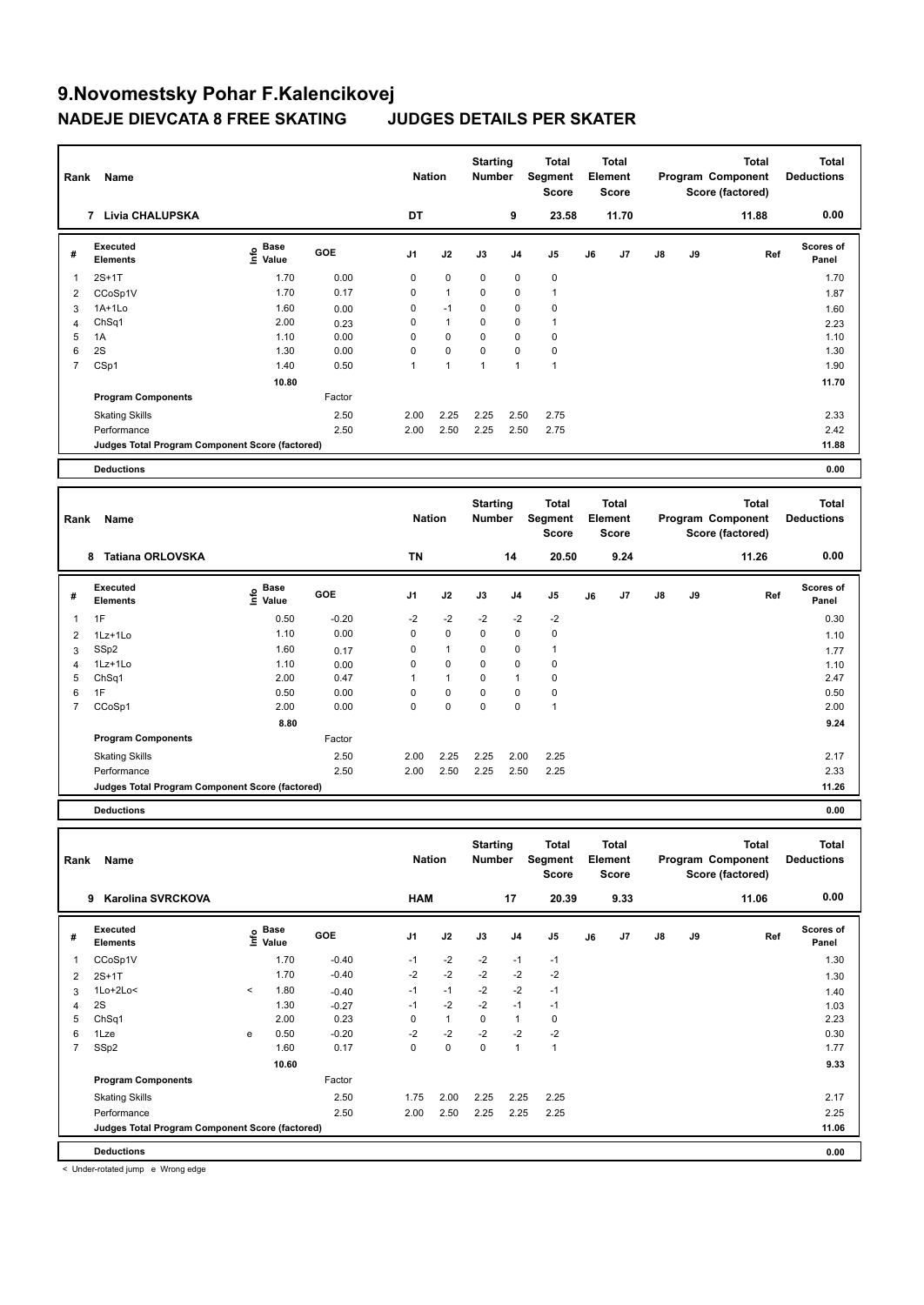| Rank           | Name                                            |         |                           |            | <b>Nation</b>  |              | <b>Starting</b><br><b>Number</b> |                | <b>Total</b><br>Segment<br><b>Score</b> |    | <b>Total</b><br>Element<br><b>Score</b> |               |    | <b>Total</b><br>Program Component<br>Score (factored) | <b>Total</b><br><b>Deductions</b> |
|----------------|-------------------------------------------------|---------|---------------------------|------------|----------------|--------------|----------------------------------|----------------|-----------------------------------------|----|-----------------------------------------|---------------|----|-------------------------------------------------------|-----------------------------------|
| 10             | <b>Scarlet ZMEKOVA</b>                          |         |                           |            | <b>HAM</b>     |              |                                  | 4              | 20.30                                   |    | 10.80                                   |               |    | 10.00                                                 | 0.50                              |
| #              | Executed<br><b>Elements</b>                     |         | Base<br>o Base<br>⊆ Value | <b>GOE</b> | J <sub>1</sub> | J2           | J3                               | J <sub>4</sub> | J <sub>5</sub>                          | J6 | J7                                      | $\mathsf{J}8$ | J9 | Ref                                                   | Scores of<br>Panel                |
| 1              | ChSq1                                           |         | 2.00                      | 0.23       |                | $\mathbf{1}$ | $\mathbf 0$                      | $\mathbf 0$    | 0                                       |    |                                         |               |    |                                                       | 2.23                              |
| 2              | 1A+1Lo+2Lo<<                                    | $\star$ | 2.10                      | $-0.53$    | $-2$           | $-3$         | $-2$                             | -3             | $-3$                                    |    |                                         |               |    |                                                       | 1.57                              |
| 3              | $2S < +1T$                                      | <<      | 0.80                      | $-0.20$    | $-2$           | $-2$         | $-2$                             | $-2$           | $-2$                                    |    |                                         |               |    |                                                       | 0.60                              |
| 4              | 1A                                              |         | 1.10                      | 0.00       | 0              | $\mathbf 0$  | $\Omega$                         | $\mathbf 0$    | 0                                       |    |                                         |               |    |                                                       | 1.10                              |
| 5              | CCoSp2                                          |         | 2.50                      | $-0.10$    | $-1$           | $-1$         | 0                                | 0              | $\mathbf 0$                             |    |                                         |               |    |                                                       | 2.40                              |
| 6              | 2S<<                                            | <<      | 0.40                      | $-0.30$    | $-3$           | $-3$         | $-3$                             | -3             | $-3$                                    |    |                                         |               |    |                                                       | 0.10                              |
| $\overline{7}$ | CSS <sub>p2</sub>                               |         | 2.30                      | 0.50       |                | 1            | $\mathbf 0$                      | $\mathbf{1}$   | 2                                       |    |                                         |               |    |                                                       | 2.80                              |
|                |                                                 |         | 11.20                     |            |                |              |                                  |                |                                         |    |                                         |               |    |                                                       | 10.80                             |
|                | <b>Program Components</b>                       |         |                           | Factor     |                |              |                                  |                |                                         |    |                                         |               |    |                                                       |                                   |
|                | <b>Skating Skills</b>                           |         |                           | 2.50       | 2.00           | 2.00         | 1.75                             | 2.25           | 2.50                                    |    |                                         |               |    |                                                       | 2.08                              |
|                | Performance                                     |         |                           | 2.50       | 2.00           | 1.75         | 2.00                             | 1.75           | 2.50                                    |    |                                         |               |    |                                                       | 1.92                              |
|                | Judges Total Program Component Score (factored) |         |                           |            |                |              |                                  |                |                                         |    |                                         |               |    |                                                       | 10.00                             |
|                | <b>Deductions</b>                               |         | Falls:                    | $-0.50$    |                |              |                                  |                |                                         |    |                                         |               |    |                                                       | $-0.50$                           |

<< Downgraded jump

| Rank | Name                                            |                            |        |            | <b>Nation</b>  |              | <b>Starting</b><br><b>Number</b> |                | Total<br>Segment<br><b>Score</b> |    | Total<br>Element<br><b>Score</b> |    |    | <b>Total</b><br>Program Component<br>Score (factored) | Total<br><b>Deductions</b> |
|------|-------------------------------------------------|----------------------------|--------|------------|----------------|--------------|----------------------------------|----------------|----------------------------------|----|----------------------------------|----|----|-------------------------------------------------------|----------------------------|
| 11   | <b>Romana LEHOCKA</b>                           |                            |        |            | TT             |              |                                  | 11             | 18.85                            |    | 8.29                             |    |    | 11.06                                                 | 0.50                       |
| #    | Executed<br><b>Elements</b>                     | $\sum_{k=1}^{\infty}$ Pase |        | <b>GOE</b> | J <sub>1</sub> | J2           | J3                               | J <sub>4</sub> | J5                               | J6 | J7                               | J8 | J9 | Ref                                                   | <b>Scores of</b><br>Panel  |
| 1    | 2S                                              |                            | 1.30   | $-0.60$    | $-3$           | $-3$         | $-3$                             | $-3$           | $-3$                             |    |                                  |    |    |                                                       | 0.70                       |
| 2    | CoSp2                                           |                            | 2.00   | 0.00       | 0              | $-1$         | $\mathbf 0$                      | $\mathbf 0$    | $\mathbf 0$                      |    |                                  |    |    |                                                       | 2.00                       |
| 3    | ChSq1                                           |                            | 2.00   | 0.47       | 0              | $\mathbf{1}$ | 0                                | $\mathbf{1}$   | 1                                |    |                                  |    |    |                                                       | 2.47                       |
| 4    | 2S+SEQ+1A*                                      | $\star$                    | 1.04   | $-0.53$    | $-3$           | $-2$         | $-2$                             | $-3$           | $-3$                             |    |                                  |    |    |                                                       | 0.51                       |
| 5    | 2Lo<<                                           | <<                         | 0.50   | $-0.27$    | $-2$           | $-2$         | $-3$                             | $-3$           | $-3$                             |    |                                  |    |    |                                                       | 0.23                       |
| 6    | 1A+SEQ+1Lo*                                     | $\star$                    | 0.88   | $-0.40$    | $-2$           | $-2$         | $-2$                             | $-2$           | $-2$                             |    |                                  |    |    |                                                       | 0.48                       |
| 7    | CSSp1                                           |                            | 1.90   | 0.00       | 0              | $\mathbf 0$  | 0                                | 0              | $\mathbf 0$                      |    |                                  |    |    |                                                       | 1.90                       |
|      |                                                 |                            | 9.62   |            |                |              |                                  |                |                                  |    |                                  |    |    |                                                       | 8.29                       |
|      | <b>Program Components</b>                       |                            |        | Factor     |                |              |                                  |                |                                  |    |                                  |    |    |                                                       |                            |
|      | <b>Skating Skills</b>                           |                            |        | 2.50       | 2.25           | 2.50         | 2.00                             | 2.00           | 2.25                             |    |                                  |    |    |                                                       | 2.17                       |
|      | Performance                                     |                            |        | 2.50       | 2.25           | 2.50         | 2.25                             | 2.25           | 2.25                             |    |                                  |    |    |                                                       | 2.25                       |
|      | Judges Total Program Component Score (factored) |                            |        |            |                |              |                                  |                |                                  |    |                                  |    |    |                                                       | 11.06                      |
|      | <b>Deductions</b>                               |                            | Falls: | $-0.50$    |                |              |                                  |                |                                  |    |                                  |    |    |                                                       | $-0.50$                    |

<< Downgraded jump \* Invalid element

| Rank           | Name                                            |    |                                         |         | <b>Nation</b>  |             | <b>Starting</b><br><b>Number</b> |                | Total<br>Segment<br><b>Score</b> |    | <b>Total</b><br>Element<br><b>Score</b> |               |    | <b>Total</b><br>Program Component<br>Score (factored) | <b>Total</b><br><b>Deductions</b> |
|----------------|-------------------------------------------------|----|-----------------------------------------|---------|----------------|-------------|----------------------------------|----------------|----------------------------------|----|-----------------------------------------|---------------|----|-------------------------------------------------------|-----------------------------------|
| 12             | <b>Nela HURIKOVA</b>                            |    |                                         |         | ZAF            |             |                                  | 15             | 18.60                            |    | 8.70                                    |               |    | 10.40                                                 | 0.50                              |
| #              | Executed<br><b>Elements</b>                     |    | $\mathsf{E}$ Base<br>$\mathsf{E}$ Value | GOE     | J <sub>1</sub> | J2          | J3                               | J <sub>4</sub> | J5                               | J6 | J7                                      | $\mathsf{J}8$ | J9 | Ref                                                   | <b>Scores of</b><br>Panel         |
|                | CCoSp2                                          |    | 2.50                                    | $-0.30$ | $-1$           | $-1$        | $-1$                             | $-1$           | $-1$                             |    |                                         |               |    |                                                       | 2.20                              |
| 2              | $2S < +1LO$                                     | << | 0.90                                    | $-0.20$ | $-2$           | $-2$        | $-2$                             | $-2$           | $-2$                             |    |                                         |               |    |                                                       | 0.70                              |
| 3              | $1A+1Lo$                                        |    | 1.60                                    | 0.00    | 0              | $-1$        | $\mathbf 0$                      | 0              | 0                                |    |                                         |               |    |                                                       | 1.60                              |
| 4              | Ch <sub>Sq1</sub>                               |    | 2.00                                    | 0.00    | 0              | $\mathbf 0$ | $\mathbf 0$                      | $\mathbf 0$    | 0                                |    |                                         |               |    |                                                       | 2.00                              |
| 5              | CCSpB                                           |    | 1.70                                    | $-0.10$ | 0              | $\mathbf 0$ | $\mathbf 0$                      | $-1$           | $-1$                             |    |                                         |               |    |                                                       | 1.60                              |
| 6              | 1Lz                                             |    | 0.60                                    | $-0.20$ | $-1$           | $-2$        | -2                               | $-2$           | $-2$                             |    |                                         |               |    |                                                       | 0.40                              |
| $\overline{7}$ | 2Lo<<                                           | << | 0.50                                    | $-0.30$ | $-3$           | -3          | $-3$                             | $-3$           | $-3$                             |    |                                         |               |    |                                                       | 0.20                              |
|                |                                                 |    | 9.80                                    |         |                |             |                                  |                |                                  |    |                                         |               |    |                                                       | 8.70                              |
|                | <b>Program Components</b>                       |    |                                         | Factor  |                |             |                                  |                |                                  |    |                                         |               |    |                                                       |                                   |
|                | <b>Skating Skills</b>                           |    |                                         | 2.50    | 2.00           | 2.00        | 2.00                             | 2.25           | 2.25                             |    |                                         |               |    |                                                       | 2.08                              |
|                | Performance                                     |    |                                         | 2.50    | 2.00           | 2.00        | 2.25                             | 2.00           | 2.25                             |    |                                         |               |    |                                                       | 2.08                              |
|                | Judges Total Program Component Score (factored) |    |                                         |         |                |             |                                  |                |                                  |    |                                         |               |    |                                                       | 10.40                             |
|                | <b>Deductions</b>                               |    | Falls:                                  | $-0.50$ |                |             |                                  |                |                                  |    |                                         |               |    |                                                       | $-0.50$                           |

<< Downgraded jump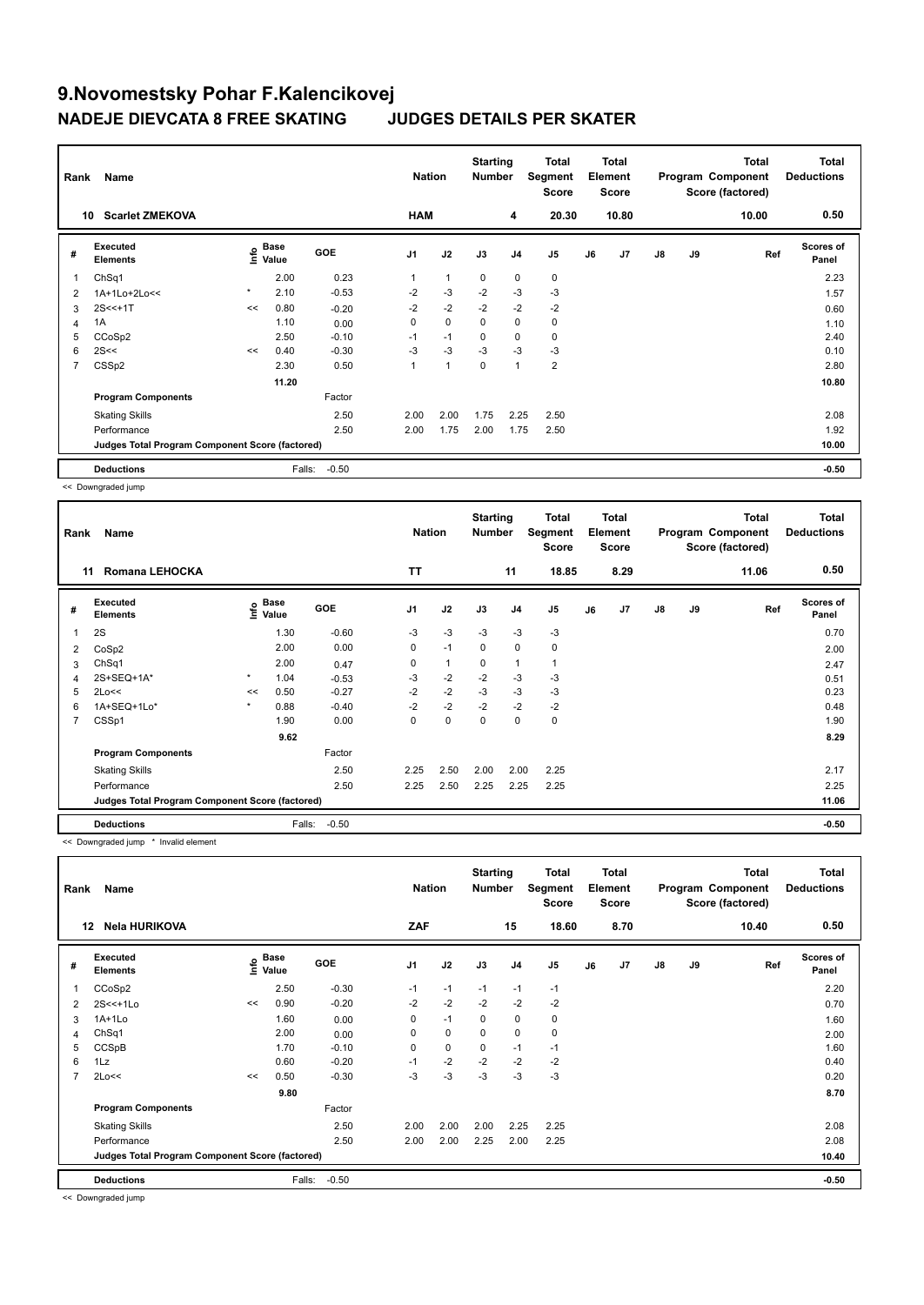| Rank | Name                                            |                           |            | <b>Nation</b>  |             | <b>Starting</b><br><b>Number</b> |          | Total<br>Segment<br><b>Score</b> |    | <b>Total</b><br>Element<br><b>Score</b> |               |    | <b>Total</b><br>Program Component<br>Score (factored) | <b>Total</b><br><b>Deductions</b> |
|------|-------------------------------------------------|---------------------------|------------|----------------|-------------|----------------------------------|----------|----------------------------------|----|-----------------------------------------|---------------|----|-------------------------------------------------------|-----------------------------------|
| 13   | <b>Martina VAVRINCOVA</b>                       |                           |            | <b>ZVM</b>     |             |                                  | 10       | 15.30                            |    | 7.40                                    |               |    | 7.90                                                  | 0.00                              |
| #    | Executed<br><b>Elements</b>                     | Base<br>e Base<br>⊆ Value | <b>GOE</b> | J <sub>1</sub> | J2          | J3                               | J4       | J5                               | J6 | J7                                      | $\mathsf{J}8$ | J9 | Ref                                                   | <b>Scores of</b><br>Panel         |
| 1    | 1Lz+1Lo                                         | 1.10                      | $-0.20$    | $-2$           | $-2$        | $-2$                             | $-2$     | $-2$                             |    |                                         |               |    |                                                       | 0.90                              |
| 2    | SSp1                                            | 1.30                      | 0.00       | 0              | 0           | $\mathbf 0$                      | 0        | 0                                |    |                                         |               |    |                                                       | 1.30                              |
| 3    | ChSq1                                           | 2.00                      | 0.00       | 0              | 0           | $\mathbf 0$                      | 0        | 0                                |    |                                         |               |    |                                                       | 2.00                              |
| 4    | 1F                                              | 0.50                      | 0.00       | 0              | $\mathbf 0$ | $\Omega$                         | 0        | $\mathbf 0$                      |    |                                         |               |    |                                                       | 0.50                              |
| 5    | $1F+1Lo$                                        | 1.00                      | 0.00       | 0              | $\mathbf 0$ | $\mathbf 0$                      | 0        | $\mathbf 0$                      |    |                                         |               |    |                                                       | 1.00                              |
| 6    | CCoSpBV                                         | 1.50                      | $-0.40$    | $-2$           | $-2$        | $-1$                             | 0        | $-1$                             |    |                                         |               |    |                                                       | 1.10                              |
| 7    | 1Lz                                             | 0.60                      | 0.00       | $\mathbf 0$    | $\mathbf 0$ | $\mathbf 0$                      | $\Omega$ | $\mathbf 0$                      |    |                                         |               |    |                                                       | 0.60                              |
|      |                                                 | 8.00                      |            |                |             |                                  |          |                                  |    |                                         |               |    |                                                       | 7.40                              |
|      | <b>Program Components</b>                       |                           | Factor     |                |             |                                  |          |                                  |    |                                         |               |    |                                                       |                                   |
|      | <b>Skating Skills</b>                           |                           | 2.50       | 1.50           | 2.00        | 1.50                             | 1.50     | 1.75                             |    |                                         |               |    |                                                       | 1.58                              |
|      | Performance                                     |                           | 2.50       | 1.50           | 2.00        | 1.50                             | 1.50     | 1.75                             |    |                                         |               |    |                                                       | 1.58                              |
|      | Judges Total Program Component Score (factored) |                           |            |                |             |                                  |          |                                  |    |                                         |               |    |                                                       | 7.90                              |
|      | <b>Deductions</b>                               |                           |            |                |             |                                  |          |                                  |    |                                         |               |    |                                                       | 0.00                              |

| Rank<br>Name |                                                 |                           |            |                | <b>Starting</b><br><b>Nation</b><br><b>Number</b> |             |          | <b>Total</b><br>Segment<br><b>Score</b> |    | <b>Total</b><br>Element<br><b>Score</b> |               |    | <b>Total</b><br>Program Component<br>Score (factored) | <b>Total</b><br><b>Deductions</b> |
|--------------|-------------------------------------------------|---------------------------|------------|----------------|---------------------------------------------------|-------------|----------|-----------------------------------------|----|-----------------------------------------|---------------|----|-------------------------------------------------------|-----------------------------------|
|              | Sofia MOTOLOVA<br>14                            |                           |            | <b>PUK</b>     |                                                   |             | 12       | 15.15                                   |    | 6.27                                    |               |    | 9.38                                                  | 0.50                              |
| #            | Executed<br><b>Elements</b>                     | Base<br>e Base<br>⊆ Value | <b>GOE</b> | J <sub>1</sub> | J2                                                | J3          | J4       | J5                                      | J6 | J7                                      | $\mathsf{J}8$ | J9 | Ref                                                   | <b>Scores of</b><br>Panel         |
|              | 1Lz                                             | 0.60                      | $-0.03$    | $-1$           | $-3$                                              | $\mathbf 0$ | 0        | 0                                       |    |                                         |               |    |                                                       | 0.57                              |
| 2            | $1F+1Lo$                                        | 1.00                      | 0.00       | $\mathbf 0$    | $-3$                                              | $\mathbf 0$ | 0        | $\mathbf 0$                             |    |                                         |               |    |                                                       | 1.00                              |
| 3            | 1Lz+1Lo                                         | 1.10                      | $-0.30$    | $-3$           | $-3$                                              | $-3$        | -3       | $-3$                                    |    |                                         |               |    |                                                       | 0.80                              |
| 4            | CSp1                                            | 1.40                      | 0.00       | $-1$           | $\mathbf 0$                                       | $\mathbf 0$ | 0        | 0                                       |    |                                         |               |    |                                                       | 1.40                              |
| 5            | ChSq1                                           | 2.00                      | 0.00       | 0              | $\mathbf 0$                                       | $\mathbf 0$ | 0        | $\mathbf 0$                             |    |                                         |               |    |                                                       | 2.00                              |
| 6            | 1F                                              | 0.50                      | 0.00       | 0              | $-3$                                              | $\mathbf 0$ | $\Omega$ | $\mathbf 0$                             |    |                                         |               |    |                                                       | 0.50                              |
| 7            | CCoSp                                           | 0.00                      | 0.00       |                |                                                   |             |          |                                         |    |                                         |               |    |                                                       | 0.00                              |
|              |                                                 | 6.60                      |            |                |                                                   |             |          |                                         |    |                                         |               |    |                                                       | 6.27                              |
|              | <b>Program Components</b>                       |                           | Factor     |                |                                                   |             |          |                                         |    |                                         |               |    |                                                       |                                   |
|              | <b>Skating Skills</b>                           |                           | 2.50       | 1.75           | 2.00                                              | 2.00        | 2.00     | 2.00                                    |    |                                         |               |    |                                                       | 2.00                              |
|              | Performance                                     |                           | 2.50       | 1.50           | 1.50                                              | 2.00        | 1.75     | 2.00                                    |    |                                         |               |    |                                                       | 1.75                              |
|              | Judges Total Program Component Score (factored) |                           |            |                |                                                   |             |          |                                         |    |                                         |               |    |                                                       | 9.38                              |
|              | <b>Deductions</b>                               | Falls:                    | $-0.50$    |                |                                                   |             |          |                                         |    |                                         |               |    |                                                       | $-0.50$                           |

| Rank<br>Name   |                                                 |   |                                  |            |                | <b>Nation</b> | <b>Starting</b><br><b>Number</b> |      | <b>Total</b><br>Segment<br><b>Score</b> | <b>Total</b><br>Element<br>Score |      |               |    | <b>Total</b><br>Program Component<br>Score (factored) | <b>Total</b><br><b>Deductions</b> |
|----------------|-------------------------------------------------|---|----------------------------------|------------|----------------|---------------|----------------------------------|------|-----------------------------------------|----------------------------------|------|---------------|----|-------------------------------------------------------|-----------------------------------|
| 15             | Ela SOLOVICOVA                                  |   |                                  |            | <b>BAK</b>     |               |                                  | 3    | 14.91                                   |                                  | 7.41 |               |    | 7.50                                                  | 0.00                              |
| #              | Executed<br><b>Elements</b>                     |   | <b>Base</b><br>e Base<br>⊆ Value | <b>GOE</b> | J <sub>1</sub> | J2            | J3                               | J4   | J <sub>5</sub>                          | J6                               | J7   | $\mathsf{J}8$ | J9 | Ref                                                   | <b>Scores of</b><br>Panel         |
| 1              | 1A                                              |   | 1.10                             | $-0.20$    | $-1$           | $-1$          | $-1$                             | $-1$ | $-1$                                    |                                  |      |               |    |                                                       | 0.90                              |
| 2              | 1Lze+1A+SEQ                                     | e | 1.28                             | $-0.60$    | $-3$           | $-3$          | $-3$                             | $-3$ | $-3$                                    |                                  |      |               |    |                                                       | 0.68                              |
| 3              | SSpB                                            |   | 1.10                             | 0.00       | $\mathbf 0$    | $\mathbf 0$   | $\mathbf 0$                      | 0    | $\pmb{0}$                               |                                  |      |               |    |                                                       | 1.10                              |
| 4              | Ch <sub>Sq1</sub>                               |   | 2.00                             | 0.00       | $-1$           | $\mathbf 0$   | $\mathbf 0$                      | 0    | $\pmb{0}$                               |                                  |      |               |    |                                                       | 2.00                              |
| 5              | $1F+1T$                                         |   | 0.90                             | $-0.07$    | $-1$           | $-1$          | $\mathbf 0$                      | $-1$ | $\pmb{0}$                               |                                  |      |               |    |                                                       | 0.83                              |
| 6              | CoSpB                                           |   | 1.50                             | $-0.10$    | 0              | $-1$          | $\mathbf 0$                      | 0    | $-1$                                    |                                  |      |               |    |                                                       | 1.40                              |
| $\overline{7}$ | 1Lz                                             |   | 0.60                             | $-0.10$    | $-1$           | $-1$          | $-1$                             | $-1$ | $-1$                                    |                                  |      |               |    |                                                       | 0.50                              |
|                |                                                 |   | 8.48                             |            |                |               |                                  |      |                                         |                                  |      |               |    |                                                       | 7.41                              |
|                | <b>Program Components</b>                       |   |                                  | Factor     |                |               |                                  |      |                                         |                                  |      |               |    |                                                       |                                   |
|                | <b>Skating Skills</b>                           |   |                                  | 2.50       | 1.50           | 1.50          | 1.50                             | 1.75 | 2.00                                    |                                  |      |               |    |                                                       | 1.58                              |
|                | Performance                                     |   |                                  | 2.50       | 1.25           | 1.25          | 1.50                             | 1.50 | 2.00                                    |                                  |      |               |    |                                                       | 1.42                              |
|                | Judges Total Program Component Score (factored) |   |                                  |            |                |               |                                  |      |                                         |                                  |      |               |    |                                                       | 7.50                              |
|                | <b>Deductions</b>                               |   |                                  |            |                |               |                                  |      |                                         |                                  |      |               |    |                                                       | 0.00                              |

e Wrong edge ! Not clear edge